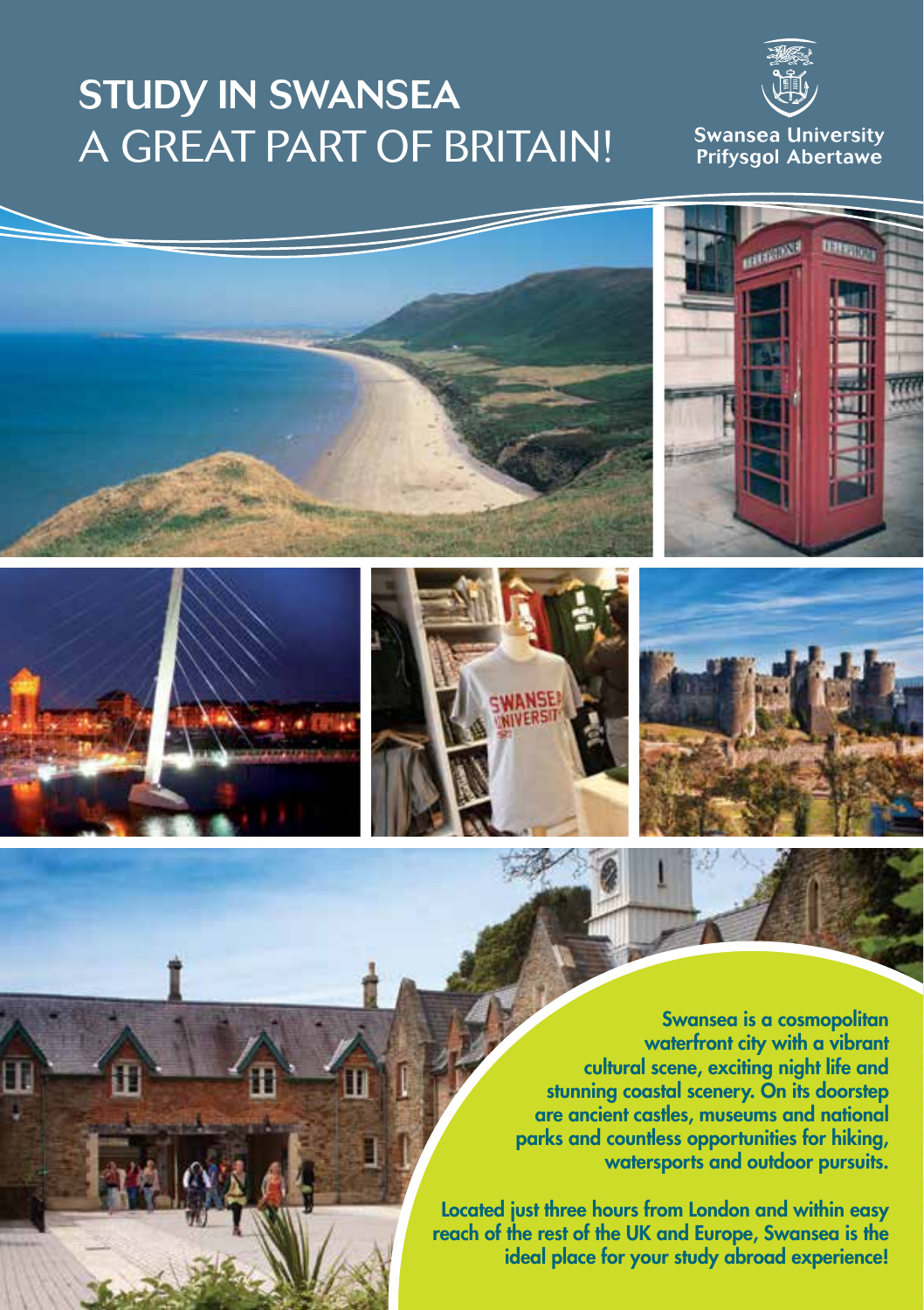







# WHY STUDY AT SWANSEA UNIVERSITY?

- Home to more than 16,000 students from over 120 countries, Swansea University is large enough to offer a wide choice of academic and social activities, yet small enough to ensure a close and welcoming community
- Over 20 years' experience in hosting study abroad students allows us to offer a professional, friendly and seamless programme of support from the moment you get in touch
- Low cost of living with no additional tuition fees to pay if you enrol as an exchange student
- 2014 UK University of the Year (*WhatUni.com Student Choice Awards*)
- UK Top 10 for Student Quality of Life
- UK Top 30 for Research Excellence



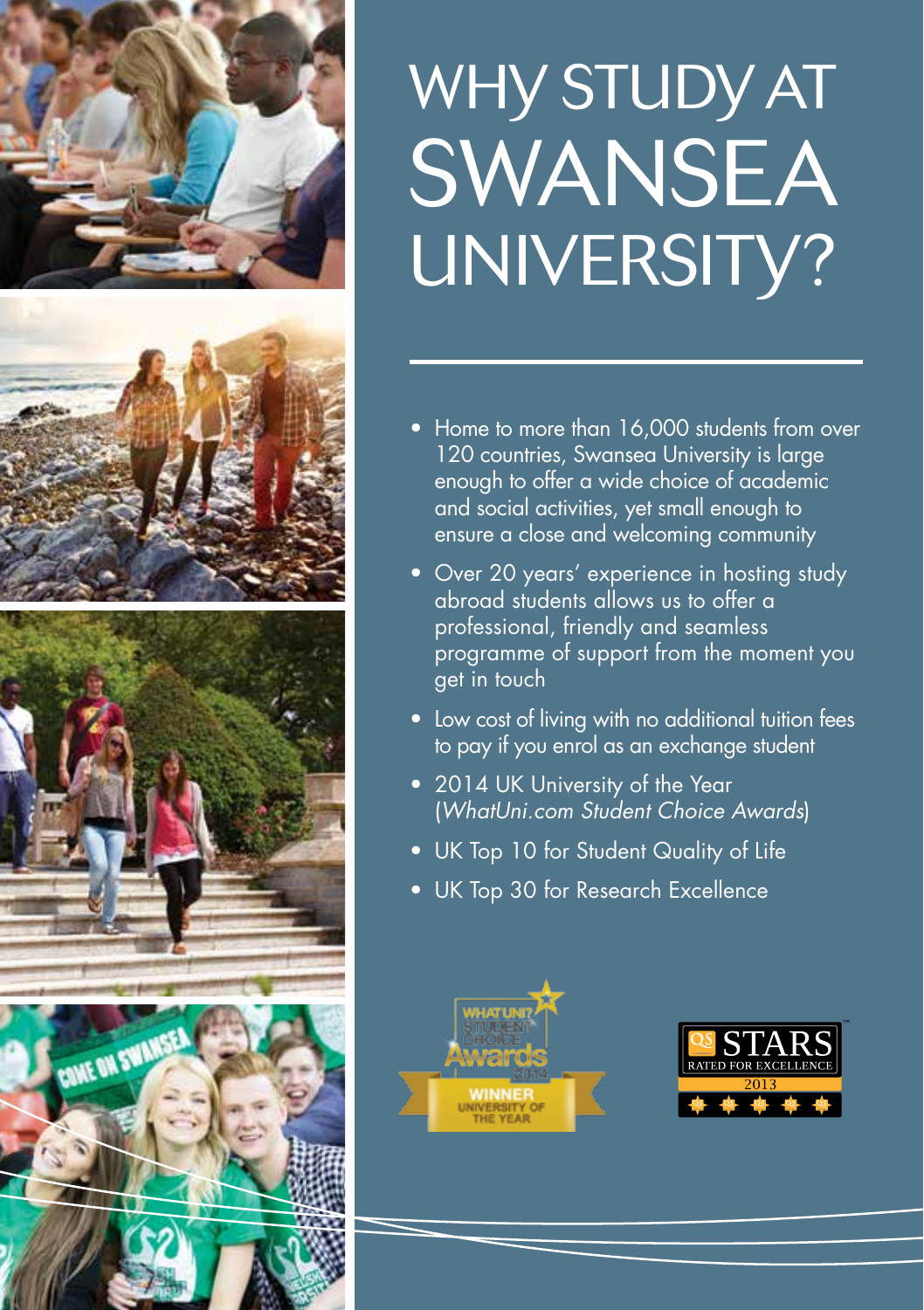## YOUR STUDY AT SWANSEA UNIVERSITY

You can study at Swansea for a full academic year or for just one semester, starting in either September or January. You can enrol with us as an exchange student or as a direct enrolment student:

- If your home university has a reciprocal exchange agreement with Swansea University you can study with us as an exchange student
- This means that you will not pay additional tuition fees to study with us - you will pay your usual fee to your home university
- However, if you are a US student who pays outof-state fees to your home university it may be cheaper to enrol with us directly (see right)
- See www.swansea.ac.uk/StudyAbroad for further information and how to apply

#### EXCHANGE DIRECT ENROLMENT

- If your home university does not have a reciprocal exchange agreement with Swansea University you can enrol with us directly
- You will either pay fees directly to Swansea University or via your home university's Study Abroad Office, if they have a direct enrolment partnership with Swansea University
- See www.swansea.ac.uk/StudyAbroad for tuition fees, how to apply and further information



Please check with your home university study abroad co-ordinator or visit www.swansea.ac.uk/StudyAbroad for further information about which of these options is most suitable for you.

## WHAT YOU CAN STUDY

We offer a wide range of modules in diverse subject areas from the following Colleges:

- • College of Arts and Humanities
- College of Engineering
- • College of Human and Health Sciences
- College of Medicine\*
- College of Law
- **School of Management**
- College of Science

### PRE-SESSIONAL COURSE

As an introduction to the UK, you can also choose to take our two week pre-sessional course on 'British Culture and Politics Since 1945' before the start of the regular term.

It is available in both September and January and an additional fee may be payable, depending on your programme of study. See www.swansea.ac.uk/pre-sessional for details.

*\*Biochemistry and Genetics modules only* 

Visit our online module catalogue for a full list of what is available: https://intranet.swan.ac.uk/catalogue

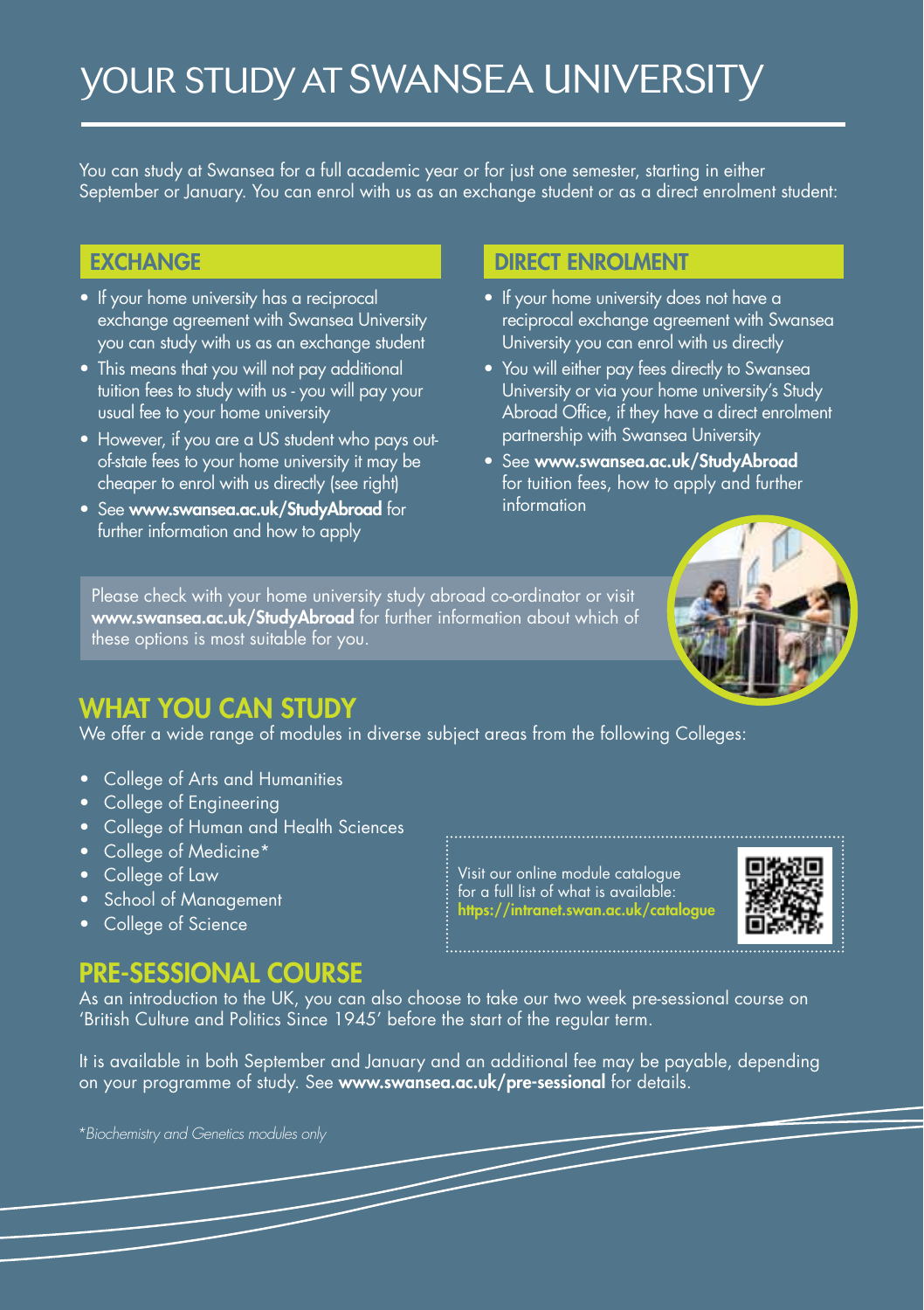## WHERE YOU WILL STUDY

From September 2015 Swansea University will operate across two campuses and the teaching for each subject area will take place on the campus where its home College is located:

### SINGLETON PARK CAMPUS

Established in 1920 and located in parkland on the seafront, this campus is home to the Colleges of Arts and Humanities, Human and Health Sciences, Law, Medicine, and Science.

It is also home to the University's Sports Village, gallery, museum and theatre, and numerous shops, cafés and bars.

### BAY CAMPUS

Opening in September 2015, this state-of-the-art campus is located on the seafront four miles from the Singleton Park campus.

It is home to the College of Engineering, the School of Management and student facilities including a library, support services and student residences.

This development was guided by the personal interest and involvement of Prince Charles and his Foundation for the Built Environment.

## LIVING IN SWANSEA

## **ACCOMMODATION**

The University offers a wide choice of accommodation on both campuses and all students are provided with assistance in finding accommodation on campus or in the local area. For further information visit: www.swansea.ac.uk/StudyAbroad

## COSTS

Swansea is one of the most affordable places to live as a student in the UK and the cost of living is low. For further information visit www.swansea.ac.uk/international/students/fees-and-funding

## www.swansea.ac.uk/StudyAbroad



![](_page_3_Picture_16.jpeg)

![](_page_3_Picture_17.jpeg)

![](_page_3_Picture_18.jpeg)

![](_page_3_Picture_19.jpeg)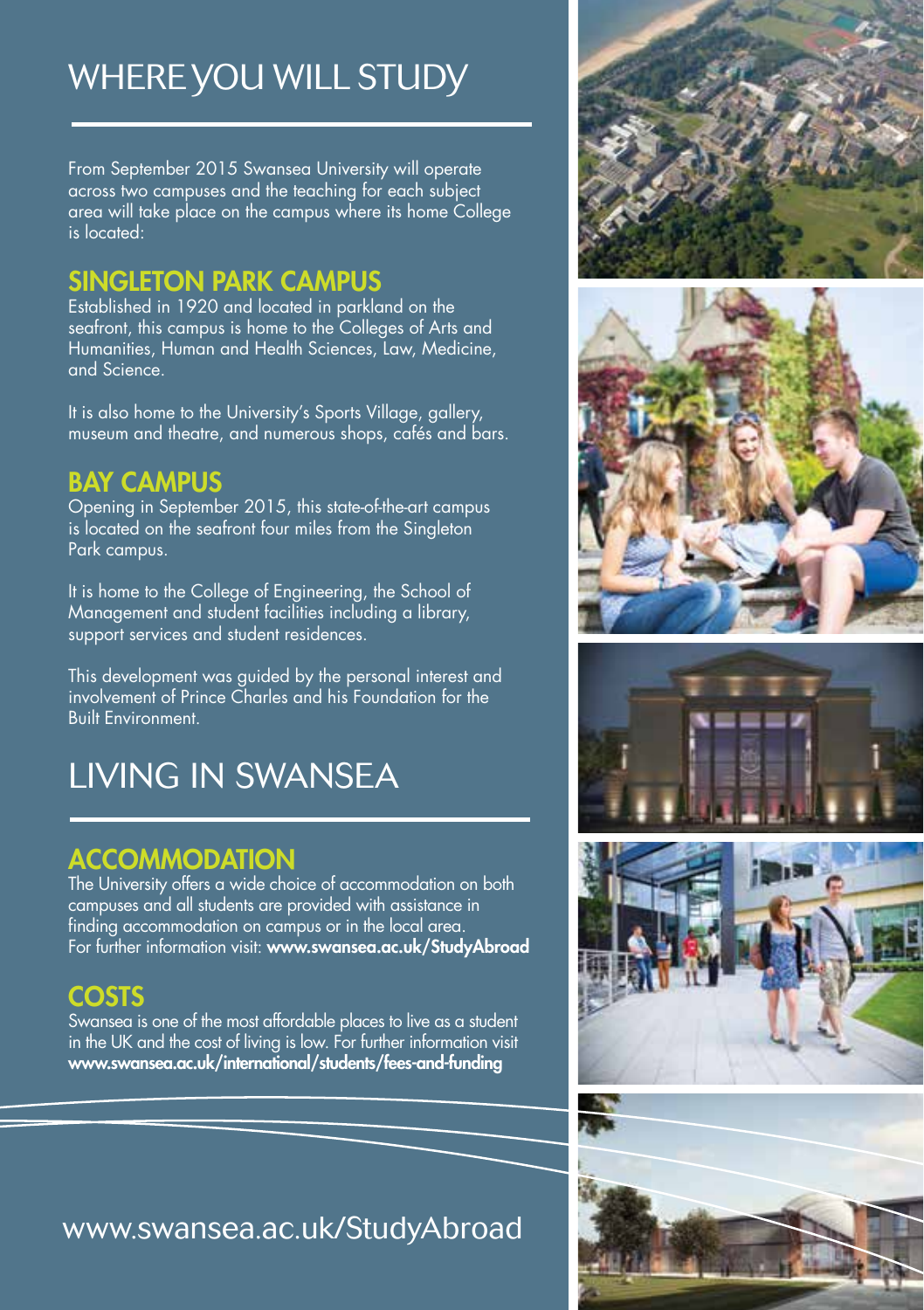![](_page_4_Picture_0.jpeg)

![](_page_4_Picture_1.jpeg)

![](_page_4_Picture_2.jpeg)

![](_page_4_Picture_3.jpeg)

![](_page_4_Picture_4.jpeg)

## ABOUT SWANSEA

- The University is located on Swansea Bay, a stunning beach stretching for 5 miles, and both campuses are within easy reach of the city centre
- Swansea is on the edge the Gower Peninsula (the UK's first designated 'Area of Outstanding Natural Beauty') which is home to some of the world's best beaches, including Rhossili beach, voted 9th Best Beach in the World in the 2014 TripAdvisor Travellers' Choice Awards
- Swansea is located in Wales, one of the four regions that make up the United Kingdom (together with England, Scotland and Northern Ireland). Known as "the land of song", Wales has a distinctive culture with its own mythology and one of the oldest unbroken literary traditions in Europe. Home to three UNESCO World Heritage Sites and 400 castles, it is renowned for its stunning natural scenery, numerous historic monuments and passion for rugby!
- Located under three hours from Bath, Stonehenge and Stratford-upon-Avon and just three hours from London, Swansea is the ideal base for exploring the UK
- Swansea has excellent national and international air, rail and bus links, with direct flights to Edinburgh, Dublin, Paris, Amsterdam, Munich, Milan and Barcelona from nearby Cardiff airport
- It is home to Swansea City Football Club Wales' first Premier League football team
- The world's first coastal path to cover an entire country, Wales Coastal Path, runs through Swansea and for 870 miles around the coastline of Wales

**If am loving my time at Swansea.** Everyone is very friendly and it's a beautiful location. I've really enjoyed visiting the Gower and the chance to see historic places like London, Bath and Stonehenge. 历

> *Taylor Delap, Exchange Student, Texas A&M University*